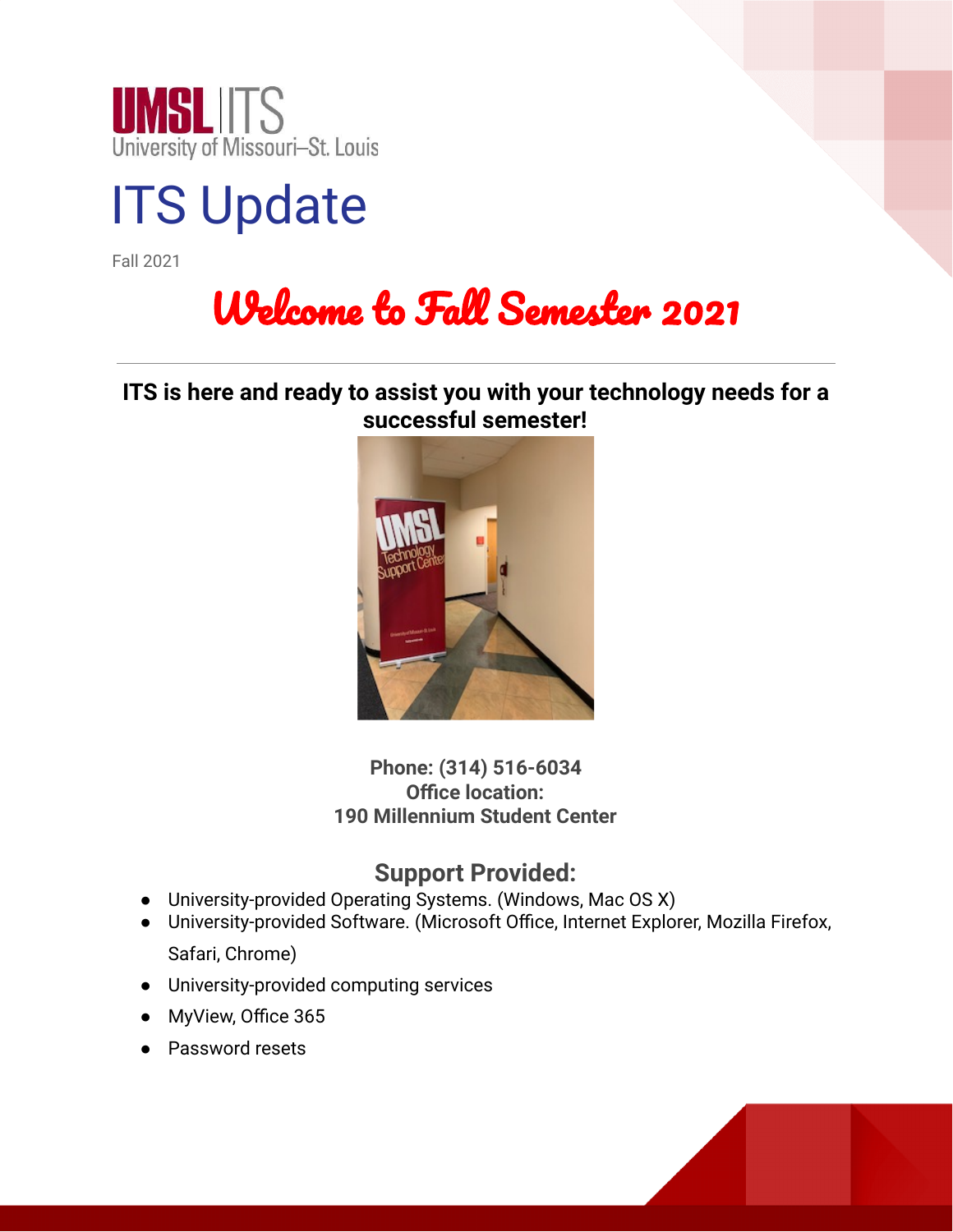- University approved Software installs
- Wireless Networking (Please drop by the office for this)
- And more

## **Technology Support Center Hours**

(Appointments & Phone Support M-F) M-Th 7:30A-7:00P Friday: 7:30A-5P Walk Ins Welcomed!

> Phone Support Hours M-Th 7:30A-7:00P Friday 7:30A-5:00P Sunday 12:00P-8:00P

Visit [help.umsl.edu](https://cherwell.umsystem.edu/CherwellPortal/umslitportal?_=7d43611f#0) for more support information and assistance!



## **Faculty & Staff: Back on campus and need a software update?**

[Software](http://www.umsl.edu/technology/software-center.html) Center is a new and convenient self-service software installation method. This service will allow users to upgrade to the latest software versions without having to contact the Technology Support Center. This includes the Microsoft Office suite (Office 365) and Mitel Connect along with other recommended applications. Please note, if you are accessing from off campus, VPN access is required.



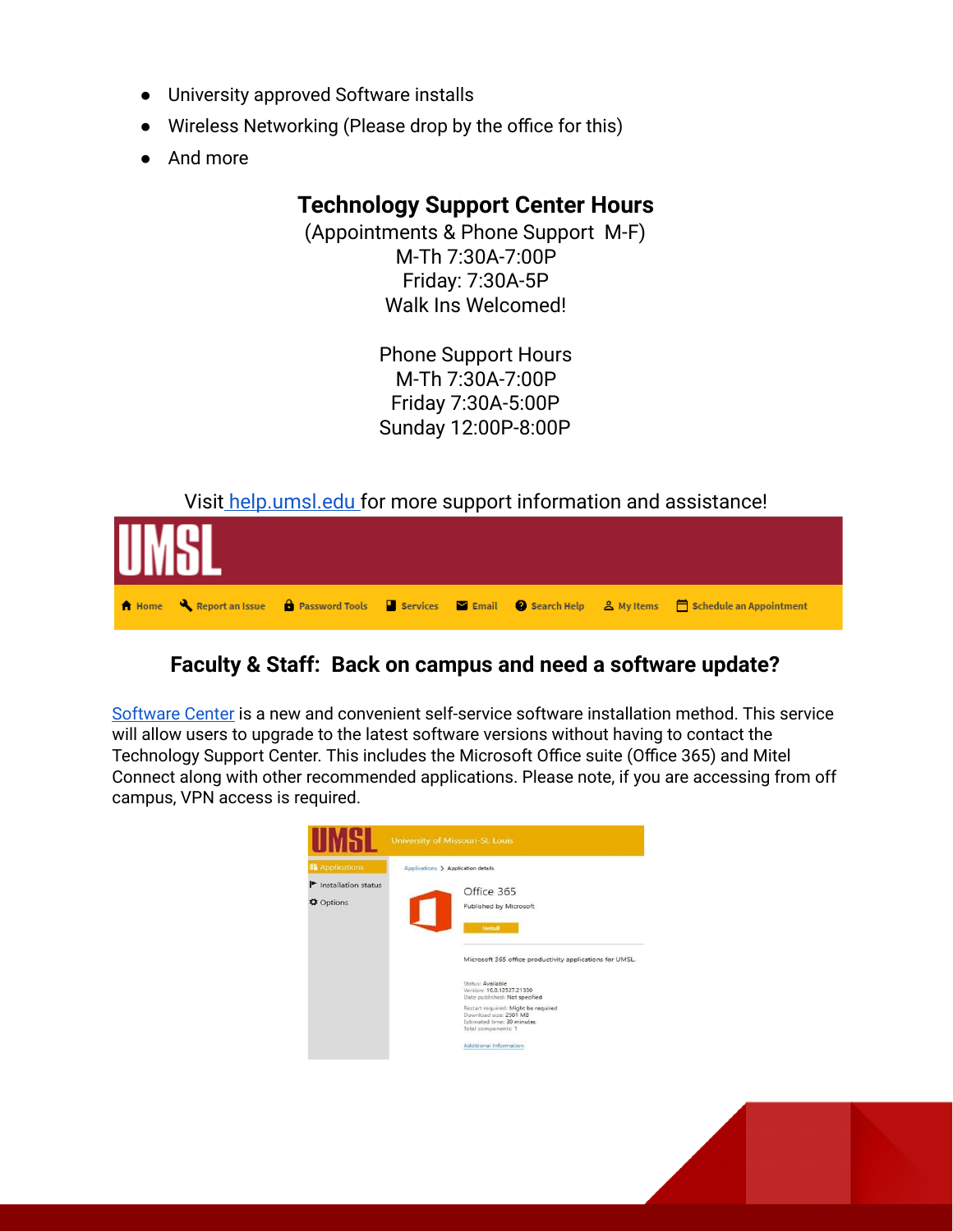## **IT Security: Tips to protect you and your information**

#### **Technology Policies and Tips:**

**Help report phishing! Open a new email message and address it to abuse@umsl.edu. Drag and drop the phishing email from your inbox into this new email message as an attachment. If you are unable to attach the item in this manner, forward the original message to abuse@umsl.edu.**

- 1. **Using the same password you use for your University account for other accounts is prohibited.** Don't re-use the same password at more than one site. Doing so increases your probability to have multiple accounts hacked and exploited. Example: Don't use the same UMSL password for your Amazon account.
- 2. **Setting up the auto-forwarding of your University email address to a non-University email address is prohibited**. Do not set up forwarding of your UMSL email to your personal g-mail account or any other non-UMSL account. Personal and school email stays on your work and personal accounts.
- **3. Emailing information or files with SSNs, Health Information or Credit Card numbers is strictly prohibited.**
- 4. **Patch your system and use anti-virus software.**
- **5. Update internet browsers.**
- 6. **Update operating system and applications are up to date.**
- 7. **Be suspicious of email. Beware of email requiring immediate attention and demanding personal information or account information. Other suspicious indicators include spelling/grammatical mistakes, an overall generic tone, and an ambiguous website link.**
- 8. **Verify your URLs. You can always hover with your mouse to see where a link is really taking you.**
- 9. **Do not open attachments from unknown sources.**
- 10. **If you are in a public space using Wi-Fi, limit the amount of personal information you access.**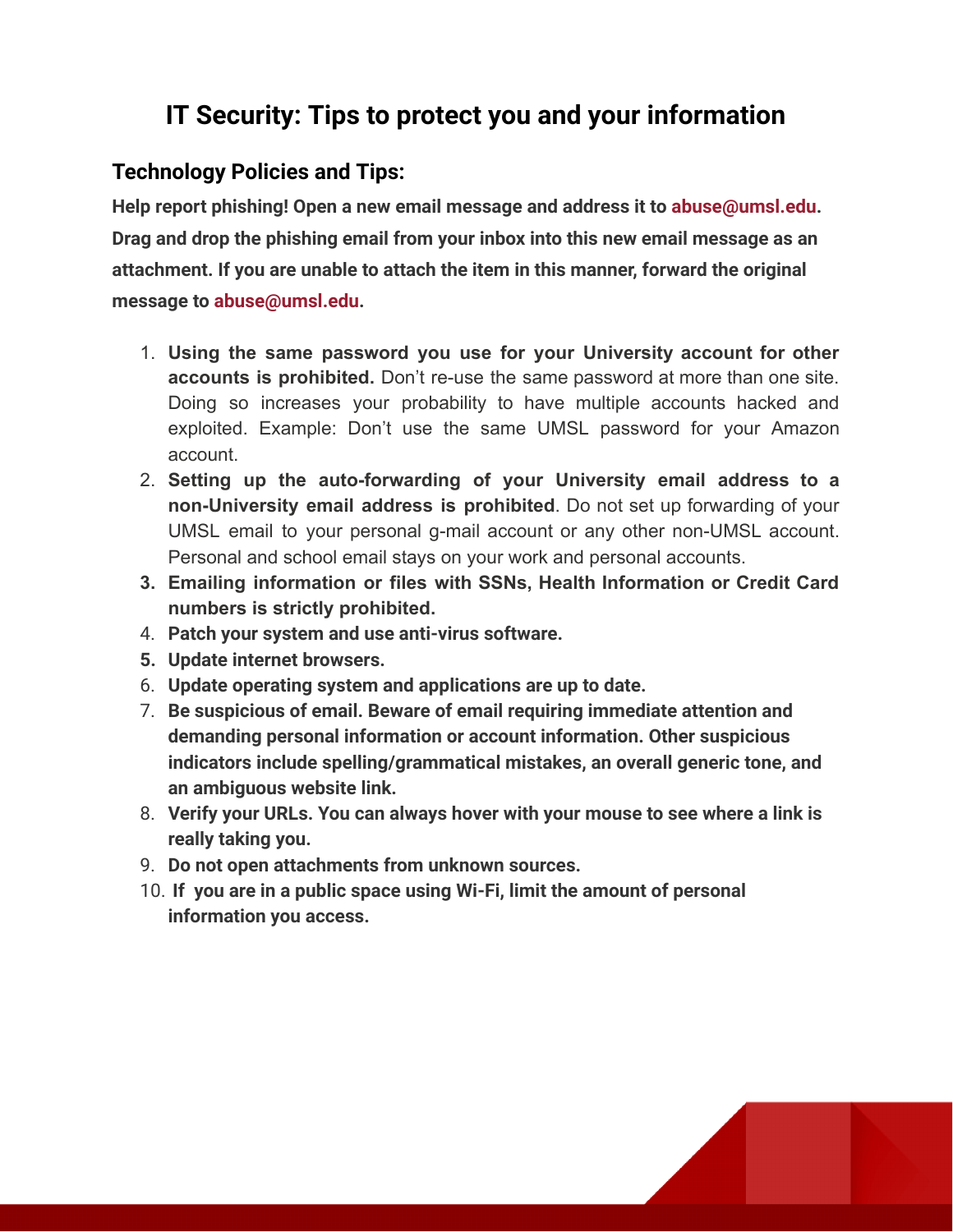#### Fall 2021 Instructional Support Lab Hours

August 23rd - December 18th

## All Labs Closed September 6th November 25th and November 26th

| Location                      |                |                | Monday Tuesday Wednesday Thursday Friday |                |                       | Saturday Sunday |                  |
|-------------------------------|----------------|----------------|------------------------------------------|----------------|-----------------------|-----------------|------------------|
| <b>TJ Research</b><br>Commons | 7:30AM<br>10PM | 7:30AM<br>10PM | 7:30AM<br>10PM                           | 7:30AM<br>10PM | 7:30AM-8AM-<br>4:30PM | 3:30PM          | 12PM -<br>7:30PM |
| <b>SSB 103</b>                | $9AM -$<br>9PM | $9AM -$<br>9PM | $9AM - 9PM$                              | $9AM -$<br>9PM | $9AM -$<br>3PM        | <b>CLOSED</b>   | <b>CLOSED</b>    |
| <b>SSB 452</b>                | <b>TBA</b>     | <b>TBA</b>     | <b>TBA</b>                               | <b>TBA</b>     | <b>CLOSED</b>         | <b>CLOSED</b>   | <b>CLOSED</b>    |
| <b>SSB 222</b>                | $9AM -$<br>6PM | $9AM -$<br>6PM | $9AM - 6PM$                              | $9AM -$<br>6PM | $9AM -$<br>2PM        | <b>CLOSED</b>   | $1PM -$<br>5PM   |
| <b>Benton 232</b>             | 9AM-<br>6PM    | 9AM-<br>6PM    | 9AM-6PM                                  | 9AM-6PM        | <b>CLOSED</b>         | <b>CLOSED</b>   | <b>CLOSED</b>    |
| E. Desmond<br>Lee T.L.C.      | $8AM -$<br>9PM | $8AM -$<br>9PM | $8AM - 9PM$                              | $8AM -$<br>9PM | $9AM -$<br>3PM        | <b>CLOSED</b>   | <b>CLOSED</b>    |

## **Fall break hours-TBD (November 20-28th)**

**Updated hours can be found at the Lab [Hours](https://www.umsl.edu/technology/iss/Student%20Labs/labhours.html) Page**

**\*Please Note: Hours subject to change based on usage**